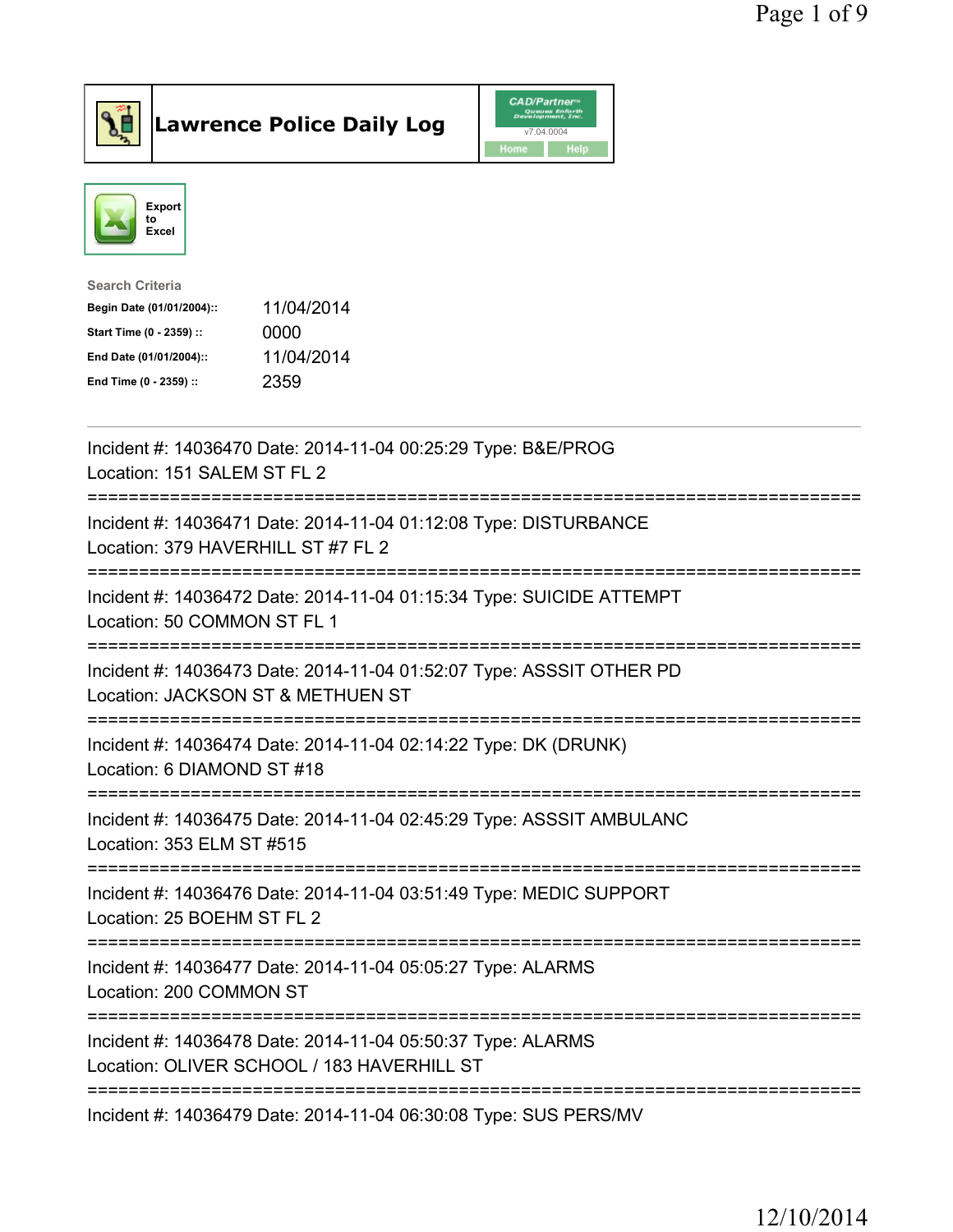| Location: 9 MORTON ST                                                                                                          |
|--------------------------------------------------------------------------------------------------------------------------------|
| Incident #: 14036480 Date: 2014-11-04 06:56:57 Type: B&E/MV/PAST<br>Location: 33 ALDER ST                                      |
| Incident #: 14036481 Date: 2014-11-04 07:02:36 Type: PARK & WALK<br>Location: BROADWAY                                         |
| Incident #: 14036482 Date: 2014-11-04 07:05:55 Type: ANIMAL COMPL<br>Location: 27 KENDALL ST<br>============================== |
| Incident #: 14036483 Date: 2014-11-04 07:16:21 Type: SUS PERS/MV<br>Location: ESSEX ST & HAMPSHIRE ST                          |
| Incident #: 14036484 Date: 2014-11-04 07:24:15 Type: ALARMS<br>Location: ESTRELLA MULTISERVICES / 253 BROADWAY                 |
| Incident #: 14036485 Date: 2014-11-04 07:46:36 Type: B&E/MV/PAST<br>Location: 24 SARATOGA ST                                   |
| Incident #: 14036486 Date: 2014-11-04 07:57:57 Type: TOW OF M/V<br><b>Location: BELLEVUE ST</b>                                |
| Incident #: 14036487 Date: 2014-11-04 07:59:23 Type: NOTIFICATION<br>Location: 64 MAY ST                                       |
| Incident #: 14036488 Date: 2014-11-04 08:02:01 Type: MV/BLOCKING<br>Location: COMMUNITY DAYCARE / 190 HAMPSHIRE ST             |
| Incident #: 14036489 Date: 2014-11-04 08:07:19 Type: AUTO ACC/NO PI<br>Location: LAWRENCE HIGH SCHOOL / 70 N PARISH RD         |
| Incident #: 14036490 Date: 2014-11-04 08:17:36 Type: ALARMS<br>Location: NEW ENGLAND METHODIST CHURCH / 276 ESSEX ST           |
| Incident #: 14036491 Date: 2014-11-04 08:26:13 Type: B&E/MV/PAST<br>Location: 61 BERKELEY ST                                   |
| Incident #: 14036492 Date: 2014-11-04 08:34:40 Type: UNWANTEDGUEST<br>Location: MCDONALDS / 50 BROADWAY                        |
| ==================<br>Incident #: 14036493 Date: 2014-11-04 09:13:05 Type: MAL DAMAGE<br>Location: LCM / 43 MERRIMACK ST       |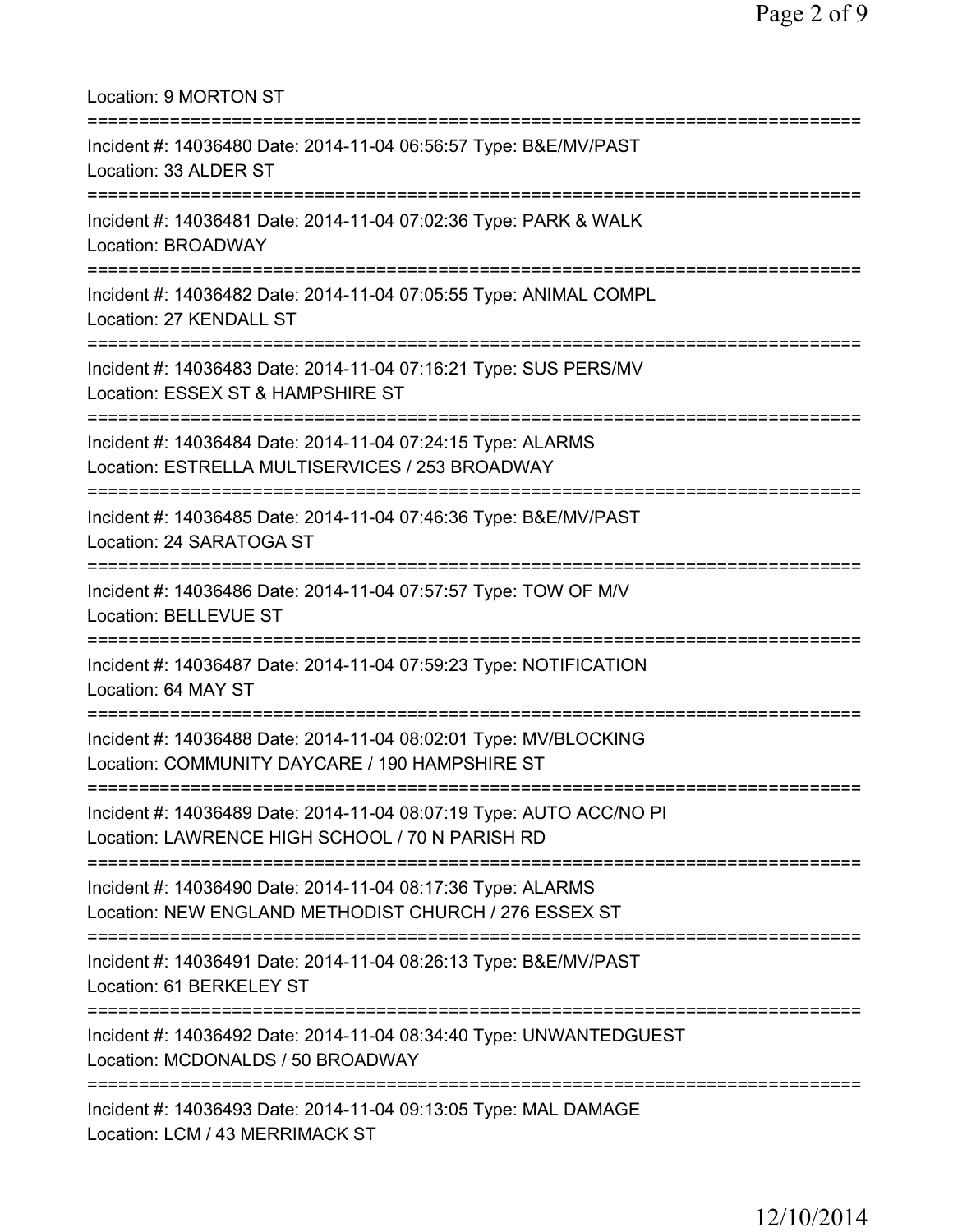| Incident #: 14036494 Date: 2014-11-04 09:22:58 Type: B&E/MV/PAST<br>Location: 36 SHERIDAN ST                                                                                             |
|------------------------------------------------------------------------------------------------------------------------------------------------------------------------------------------|
| Incident #: 14036495 Date: 2014-11-04 09:28:10 Type: ALARM/BURG<br>Location: EVANGELICAL CHURCH / 61 WARREN ST<br>==================================                                     |
| Incident #: 14036496 Date: 2014-11-04 09:41:35 Type: M/V STOP<br>Location: HAVERHILL ST & JACKSON ST                                                                                     |
| Incident #: 14036497 Date: 2014-11-04 09:44:49 Type: ALARM/BURG<br>Location: BONFIGLIO RESD / 107 COOLIDGE ST                                                                            |
| Incident #: 14036498 Date: 2014-11-04 09:47:15 Type: PARK & WALK<br>Location: BROADWAY & COMMON ST                                                                                       |
| ======================<br>Incident #: 14036499 Date: 2014-11-04 09:58:33 Type: ALARM/BURG<br>Location: LUCKY'S PIZZA + SUBS / 480 HAVERHILL ST                                           |
| Incident #: 14036500 Date: 2014-11-04 10:13:55 Type: HIT & RUN M/V<br>Location: WALK-IN / 53 SALEM ST                                                                                    |
| Incident #: 14036501 Date: 2014-11-04 10:20:20 Type: ASSSIT OTHER PD<br>Location: BAILEY ST & S UNION ST<br>===============<br>:===========================<br>========================= |
| Incident #: 14036502 Date: 2014-11-04 10:22:24 Type: ROBBERY ARMED<br>Location: WALK-IN / CROSS ST & MANCHESTER ST                                                                       |
| Incident #: 14036503 Date: 2014-11-04 10:27:26 Type: DISTURBANCE<br>Location: 143 PHILLIPS ST                                                                                            |
| Incident #: 14036504 Date: 2014-11-04 10:33:02 Type: UNATENEDCHILD<br>Location: TOWERHILL MART / 99 AMES ST                                                                              |
| Incident #: 14036505 Date: 2014-11-04 10:37:16 Type: A&B PROG<br>Location: 22 LINDEN ST FL 1                                                                                             |
| Incident #: 14036506 Date: 2014-11-04 10:41:54 Type: HIT & RUN M/V<br>Location: 53 SALEM ST                                                                                              |
| Incident #: 14036507 Date: 2014-11-04 10:54:31 Type: DISTURBANCE<br>Location: ANDOVER ST & PHILLIPS ST                                                                                   |
|                                                                                                                                                                                          |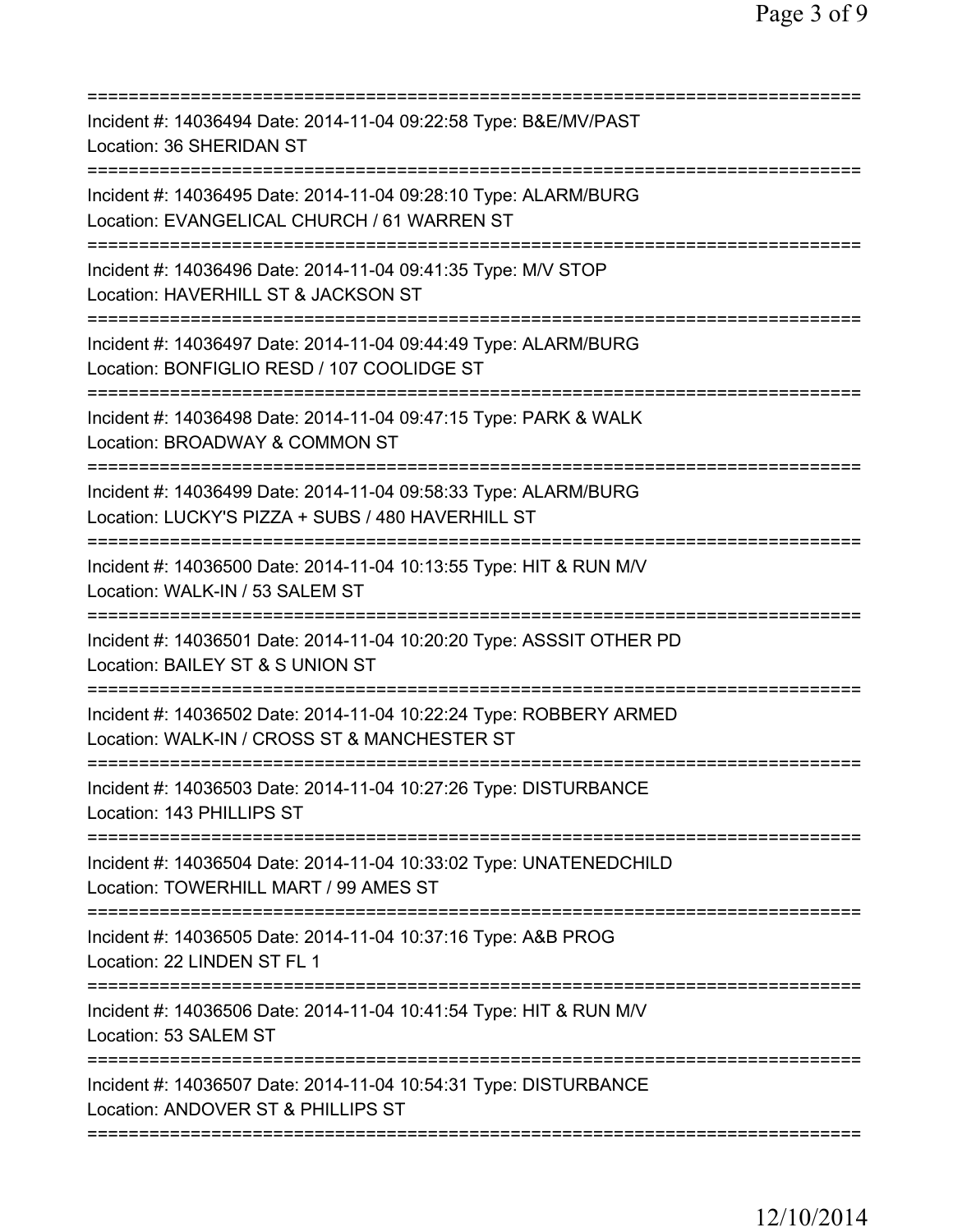| Incident #: 14036508 Date: 2014-11-04 10:54:59 Type: M/V STOP<br>Location: 45 BROADWAY                                                             |
|----------------------------------------------------------------------------------------------------------------------------------------------------|
| Incident #: 14036509 Date: 2014-11-04 10:57:02 Type: TRESPASSING<br>Location: 296 ESSEX ST                                                         |
| Incident #: 14036510 Date: 2014-11-04 11:11:40 Type: M/V STOP<br>Location: 344 LAWRENCE ST                                                         |
| Incident #: 14036511 Date: 2014-11-04 11:12:26 Type: LOST PROPERTY<br>Location: 6 MERRIMACK VIEW CT                                                |
| Incident #: 14036512 Date: 2014-11-04 11:36:54 Type: HIT & RUN M/V<br>Location: WALK-IN / 2 APPLETON ST                                            |
| Incident #: 14036513 Date: 2014-11-04 11:39:17 Type: DISTURBANCE<br>Location: SUMMER ST & UNION ST                                                 |
| Incident #: 14036514 Date: 2014-11-04 11:42:26 Type: DISTURBANCE<br>Location: DR LOPEZ SUITE 207 / 1 AMESBURY ST FL 2NDFL<br>===================   |
| Incident #: 14036515 Date: 2014-11-04 11:43:04 Type: TOW OF M/V<br>Location: ARLINGTON ST & LAWRENCE ST                                            |
| ===============<br>:=======================<br>Incident #: 14036516 Date: 2014-11-04 11:56:01 Type: NEIGHBOR PROB<br>Location: 13 HOLT ST FL 1STFL |
| ===============<br>Incident #: 14036517 Date: 2014-11-04 11:57:21 Type: M/V STOP<br>Location: 46 ARLINGTON ST                                      |
| Incident #: 14036518 Date: 2014-11-04 12:45:31 Type: GENERAL SERV<br>Location: 170 HAVERHILL ST                                                    |
| Incident #: 14036519 Date: 2014-11-04 13:07:36 Type: A&B D/W/ PROG<br>Location: 28 SPRINGFIELD ST                                                  |
| Incident #: 14036520 Date: 2014-11-04 13:08:16 Type: ALARM/BURG<br>Location: 35 KENDALL ST                                                         |
| Incident #: 14036521 Date: 2014-11-04 13:40:39 Type: TOW OF M/V<br>Location: 119 WILLOW ST                                                         |
| Incident #: 14036522 Date: 2014-11-04 13:40:45 Type: MEDIC SUPPORT                                                                                 |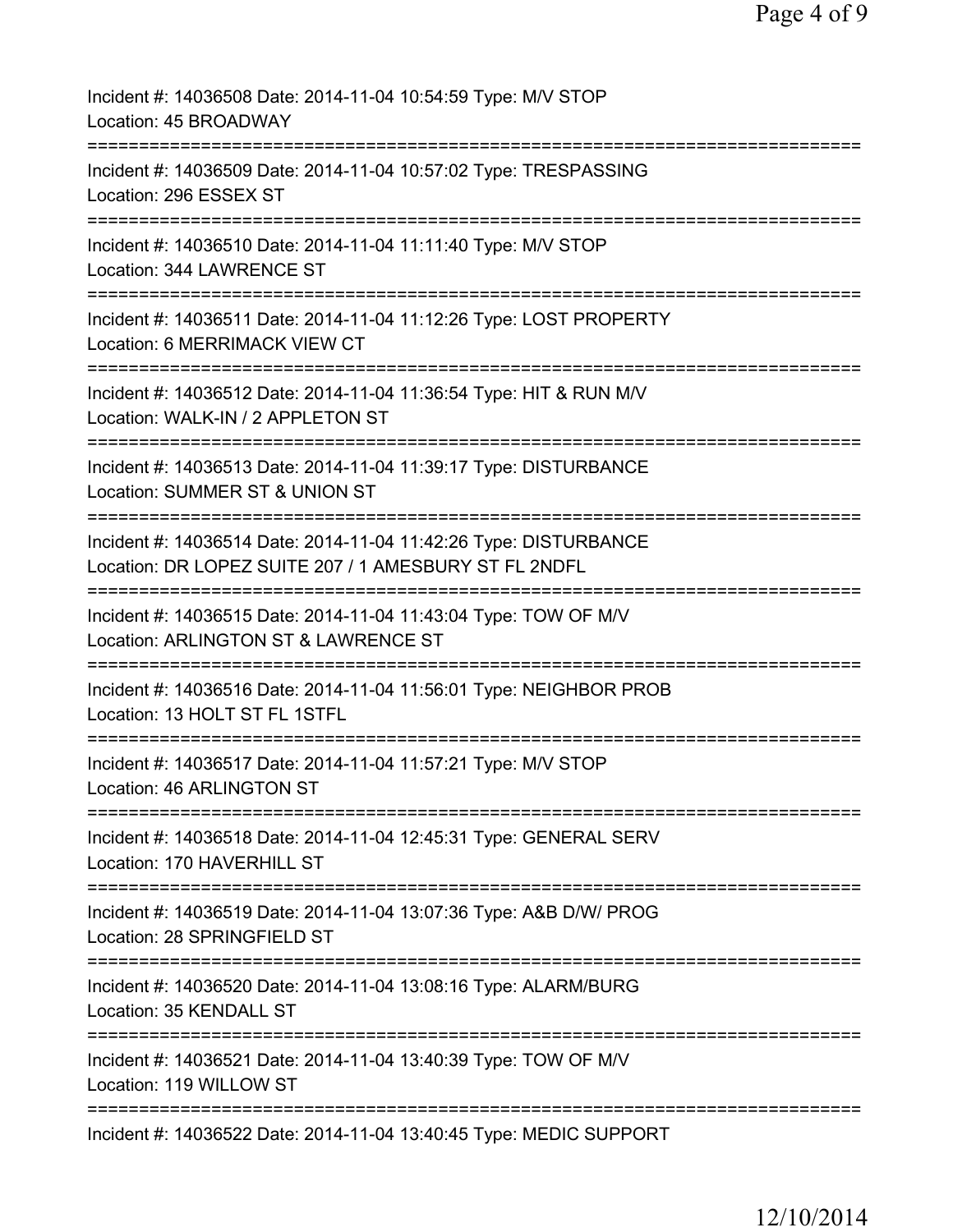| Location: 21 LAFAYETTE AV<br>=====================================                                                                  |
|-------------------------------------------------------------------------------------------------------------------------------------|
| Incident #: 14036523 Date: 2014-11-04 13:57:05 Type: M/V STOP<br>Location: HAVERHILL ST & LAWRENCE ST                               |
| Incident #: 14036524 Date: 2014-11-04 14:47:11 Type: SUS PERS/MV<br>Location: 19 SPRINGFIELD ST                                     |
| Incident #: 14036525 Date: 2014-11-04 14:58:33 Type: SHOTS FIRED<br>Location: GEISLER STATE POOL / 50 HIGH ST                       |
| Incident #: 14036526 Date: 2014-11-04 15:00:50 Type: B&E/MV/PAST<br>Location: AUBURN ST & HAMPSHIRE ST<br>========================= |
| Incident #: 14036527 Date: 2014-11-04 15:02:52 Type: AUTO ACC/NO PI<br>Location: NEW ENGLAND MOTOR OIL / 5 WATER ST                 |
| Incident #: 14036528 Date: 2014-11-04 15:03:11 Type: MAL DAMAGE<br>Location: 222 HIGH ST                                            |
| Incident #: 14036529 Date: 2014-11-04 15:14:55 Type: SUS PERS/MV<br>Location: MARION AV & ERVING AV                                 |
| Incident #: 14036530 Date: 2014-11-04 15:21:58 Type: SUS PERS/MV<br>Location: MARION AV & ERVING AV                                 |
| Incident #: 14036531 Date: 2014-11-04 15:25:47 Type: M/V STOP<br>Location: 91 HIGH ST<br>===================                        |
| Incident #: 14036532 Date: 2014-11-04 15:28:08 Type: RECOV/STOL/MV<br>Location: 79 MAPLE ST                                         |
| Incident #: 14036533 Date: 2014-11-04 15:38:25 Type: MEDIC SUPPORT<br>Location: 89 SARATOGA ST                                      |
| Incident #: 14036534 Date: 2014-11-04 15:45:43 Type: E911 HANGUP<br>Location: 10 FAIRMONT ST FL 1ST FL                              |
| Incident #: 14036535 Date: 2014-11-04 15:49:04 Type: ASSIST FIRE<br>Location: 383 HAVERHILL ST                                      |
| Incident #: 14036536 Date: 2014-11-04 15:56:49 Type: AUTO ACC/NO PI<br>Location: 510 ESSEX ST                                       |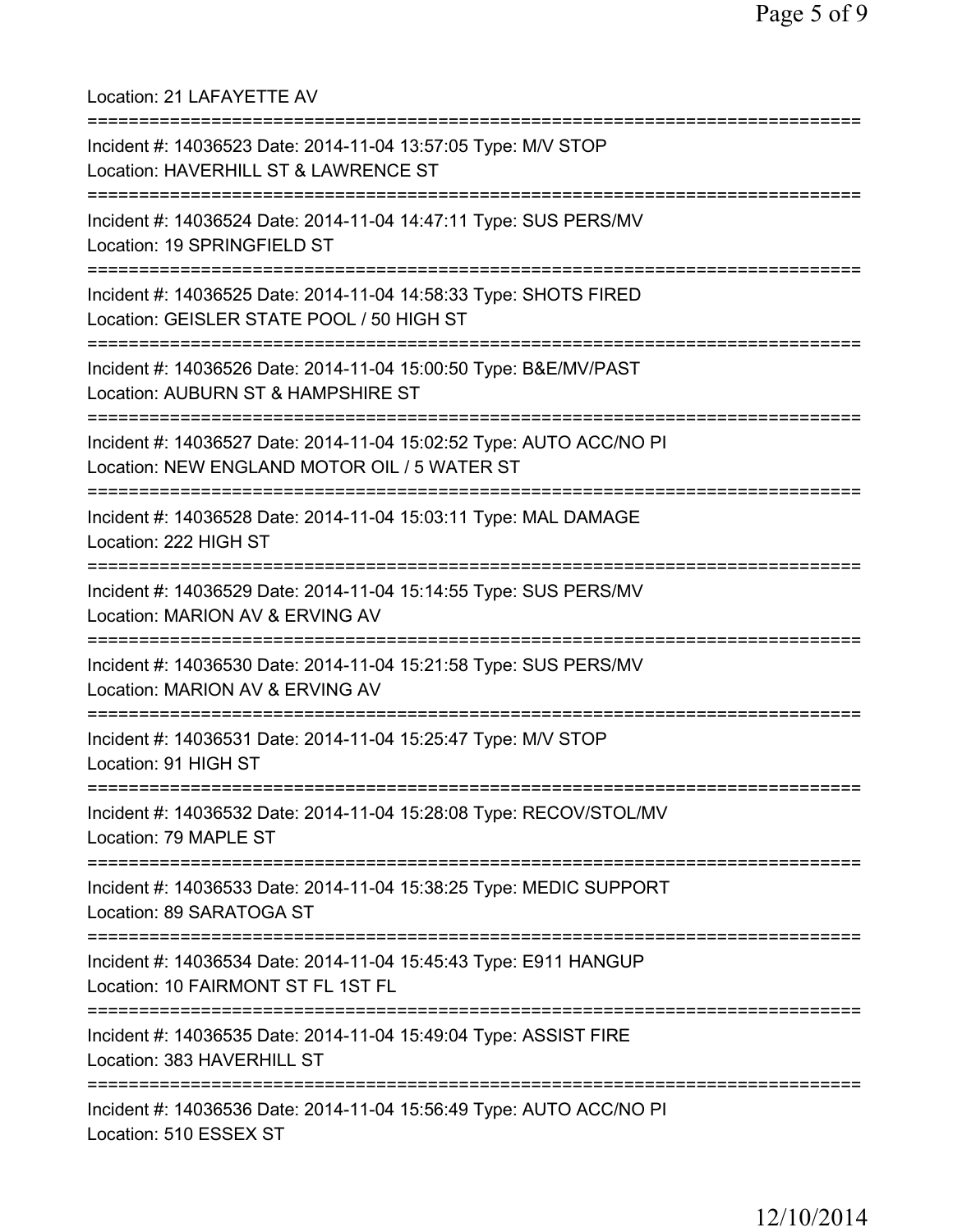| Incident #: 14036537 Date: 2014-11-04 16:00:20 Type: AUTO ACC/NO PI<br>Location: PARKER ST & SPRINGFIELD ST<br>========================  |
|------------------------------------------------------------------------------------------------------------------------------------------|
| Incident #: 14036538 Date: 2014-11-04 16:04:21 Type: MEDIC SUPPORT<br>Location: 215 LAWRENCE ST                                          |
| Incident #: 14036539 Date: 2014-11-04 16:13:23 Type: ALARM/BURG<br>Location: 18 WARWICK ST<br>===========================                |
| Incident #: 14036540 Date: 2014-11-04 16:21:32 Type: CK WELL BEING<br>Location: 66 BAILEY ST                                             |
| Incident #: 14036541 Date: 2014-11-04 16:42:01 Type: DOMESTIC/PROG<br>Location: 189 PARK ST FL 1ST FL                                    |
| Incident #: 14036542 Date: 2014-11-04 17:08:43 Type: ASSSIT AMBULANC<br>Location: 112 MARSTON ST #408                                    |
| Incident #: 14036543 Date: 2014-11-04 17:14:27 Type: ALARM/BURG<br>Location: ADTEK ELECTROPLATING / 125 GLENN ST                         |
| Incident #: 14036544 Date: 2014-11-04 17:19:01 Type: ALARM/HOLD<br>Location: RESD; JUANITA CABRERA9789753625 / 24 NEWTON ST              |
| Incident #: 14036545 Date: 2014-11-04 17:22:04 Type: DOMESTIC/PROG<br>Location: 2 PATTON ST                                              |
| Incident #: 14036546 Date: 2014-11-04 17:34:56 Type: SUS PERS/MV<br>Location: 112 MARSTON ST                                             |
| Incident #: 14036547 Date: 2014-11-04 17:52:42 Type: AUTO ACC/NO PI<br>Location: 35 S BROADWAY<br>====================================== |
| Incident #: 14036548 Date: 2014-11-04 18:02:35 Type: M/V STOP<br>Location: 375 MARKET ST                                                 |
| Incident #: 14036549 Date: 2014-11-04 18:08:54 Type: TOW OF M/V<br>Location: MARSTON ST & STORROW ST                                     |
| Incident #: 14036550 Date: 2014-11-04 18:17:52 Type: NOISE ORD<br>Location: JACKSON ST & KENDRICK ST                                     |
|                                                                                                                                          |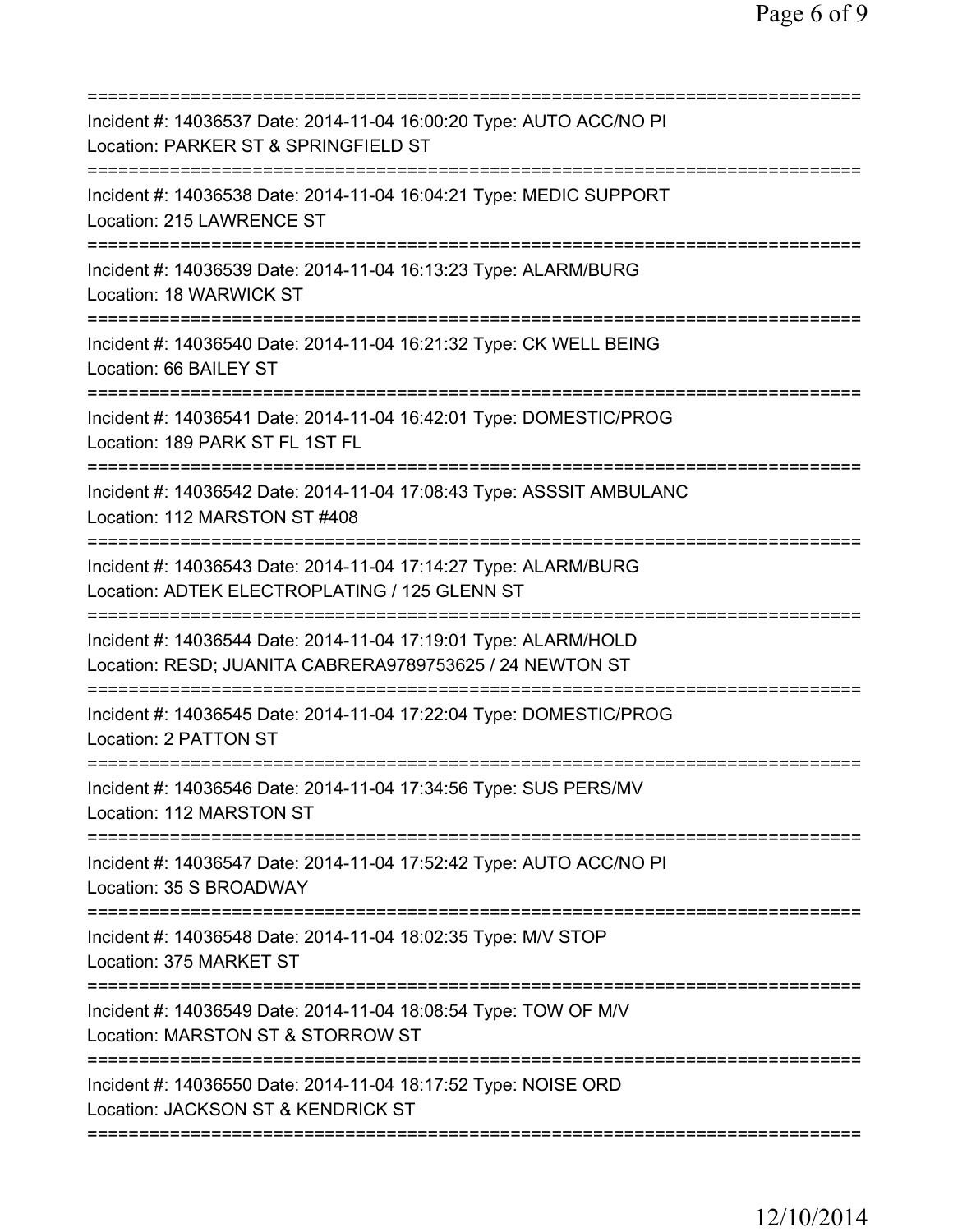| Incident #: 14036551 Date: 2014-11-04 18:24:22 Type: M/V STOP<br>Location: 188 BROADWAY                                 |
|-------------------------------------------------------------------------------------------------------------------------|
| Incident #: 14036552 Date: 2014-11-04 18:30:44 Type: B&E/PAST<br>Location: 570 S UNION ST #18 FL 3                      |
| Incident #: 14036553 Date: 2014-11-04 18:33:39 Type: UNKNOWN PROB<br>Location: 345 LOWELL ST                            |
| Incident #: 14036554 Date: 2014-11-04 18:57:15 Type: AUTO ACC/UNK PI<br>Location: SEVEN ELEVEN / 370 BROADWAY           |
| :=======================<br>Incident #: 14036555 Date: 2014-11-04 18:57:44 Type: IDENTITY THEFT<br>Location: 30 ROWE ST |
| Incident #: 14036556 Date: 2014-11-04 19:19:07 Type: UNWANTEDGUEST<br>Location: 503 ANDOVER ST FL 3                     |
| Incident #: 14036557 Date: 2014-11-04 19:24:15 Type: M/V STOP<br>Location: ESSEX ST & WINTER ST                         |
| Incident #: 14036558 Date: 2014-11-04 19:40:14 Type: M/V STOP<br>Location: MERRIMACK ST & PARKER ST                     |
| Incident #: 14036559 Date: 2014-11-04 19:52:39 Type: FRAUD<br>Location: 380 S UNION ST                                  |
| Incident #: 14036560 Date: 2014-11-04 19:53:58 Type: ASSSIT AMBULANC<br>Location: 314 HOWARD ST FL 2                    |
| Incident #: 14036564 Date: 2014-11-04 19:59:14 Type: IDENTITY THEFT<br>Location: 65 BRADFORD ST                         |
| Incident #: 14036561 Date: 2014-11-04 20:03:57 Type: MV/BLOCKING<br>Location: 89 CROSS ST                               |
| Incident #: 14036562 Date: 2014-11-04 20:10:08 Type: UNKNOWN PROB<br>Location: 555 S UNION ST #217                      |
| Incident #: 14036563 Date: 2014-11-04 20:26:05 Type: MV/BLOCKING<br>Location: ESSEX ST & MILL ST                        |
| Incident #: 14036565 Date: 2014-11-04 20:31:53 Type: A&B PAST                                                           |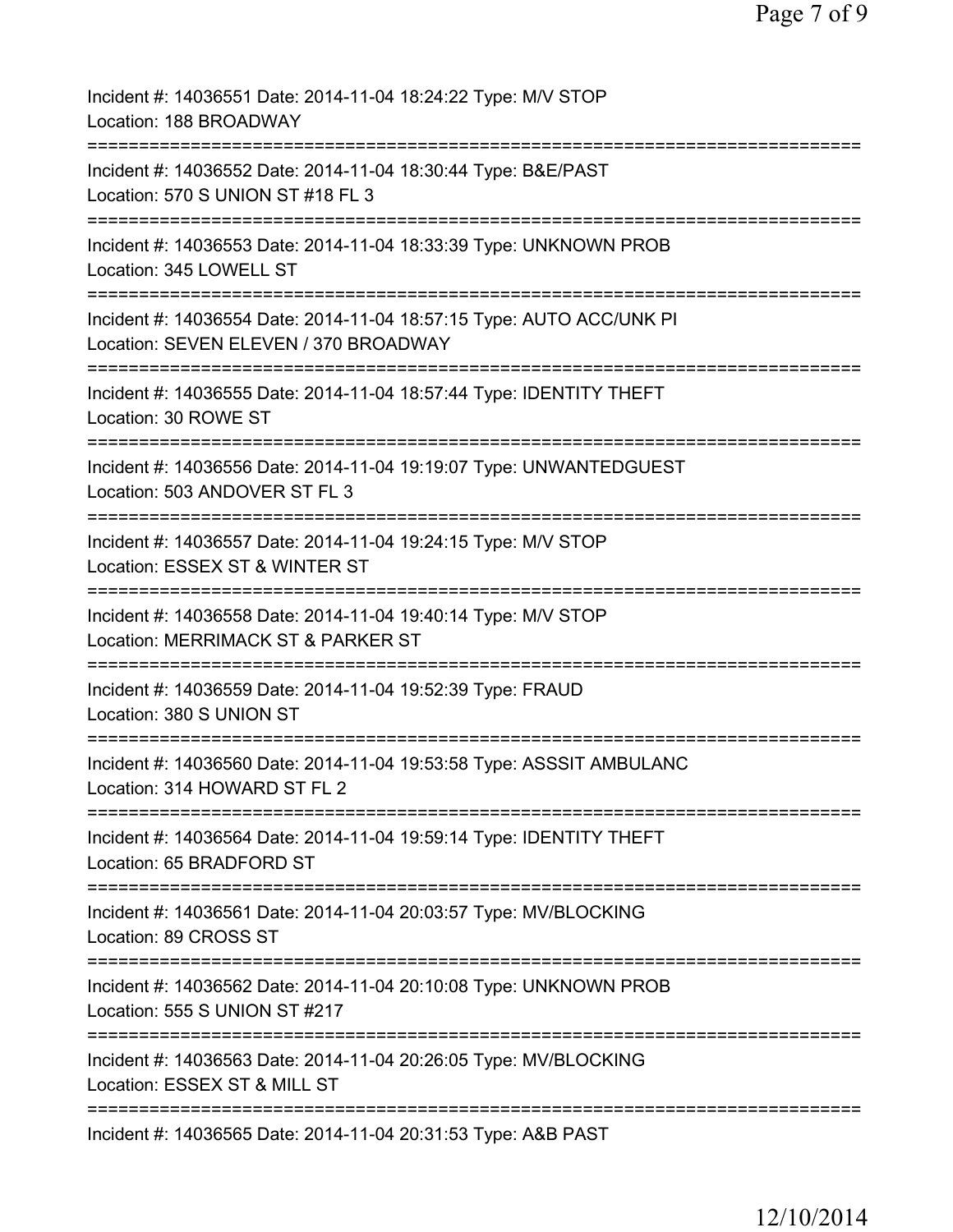Location: 202 S UNION ST =========================================================================== Incident #: 14036566 Date: 2014-11-04 20:38:05 Type: M/V STOP Location: BRADFORD ST & BROADWAY =========================================================================== Incident #: 14036567 Date: 2014-11-04 20:46:01 Type: M/V STOP Location: 81 E HAVERHILL ST =========================================================================== Incident #: 14036568 Date: 2014-11-04 20:46:06 Type: THREATS Location: HAVERHILL ST & JACKSON ST =========================================================================== Incident #: 14036569 Date: 2014-11-04 20:49:21 Type: KEEP PEACE Location: 235 JACKSON ST FL 2 =========================================================================== Incident #: 14036570 Date: 2014-11-04 20:53:31 Type: ALARM/BURG Location: 599 CANAL ST =========================================================================== Incident #: 14036571 Date: 2014-11-04 21:16:52 Type: ROBBERY ARMED Location: BONANZA MARKET / 179 JACKSON ST =========================================================================== Incident #: 14036572 Date: 2014-11-04 21:41:37 Type: A&B PAST Location: SEVEN ELEVEN / 370 BROADWAY =========================================================================== Incident #: 14036573 Date: 2014-11-04 21:53:46 Type: DISTURBANCE Location: BIG N' BEEFY / 415 BROADWAY =========================================================================== Incident #: 14036574 Date: 2014-11-04 21:57:08 Type: M/V STOP Location: ESSEX ST & GREENWOOD ST =========================================================================== Incident #: 14036575 Date: 2014-11-04 22:17:29 Type: M/V STOP Location: CENTRAL BRIDGE =========================================================================== Incident #: 14036576 Date: 2014-11-04 22:33:00 Type: M/V STOP Location: 231 SALEM ST =========================================================================== Incident #: 14036577 Date: 2014-11-04 22:38:10 Type: THREATS Location: 70 BROOK ST FL 1 =========================================================================== Incident #: 14036578 Date: 2014-11-04 22:54:43 Type: AUTO ACC/NO PI Location: BROADWAY & MANCHESTER ST =========================================================================== Incident #: 14036579 Date: 2014-11-04 22:56:40 Type: M/V STOP Location: 233 HAVERHILL ST